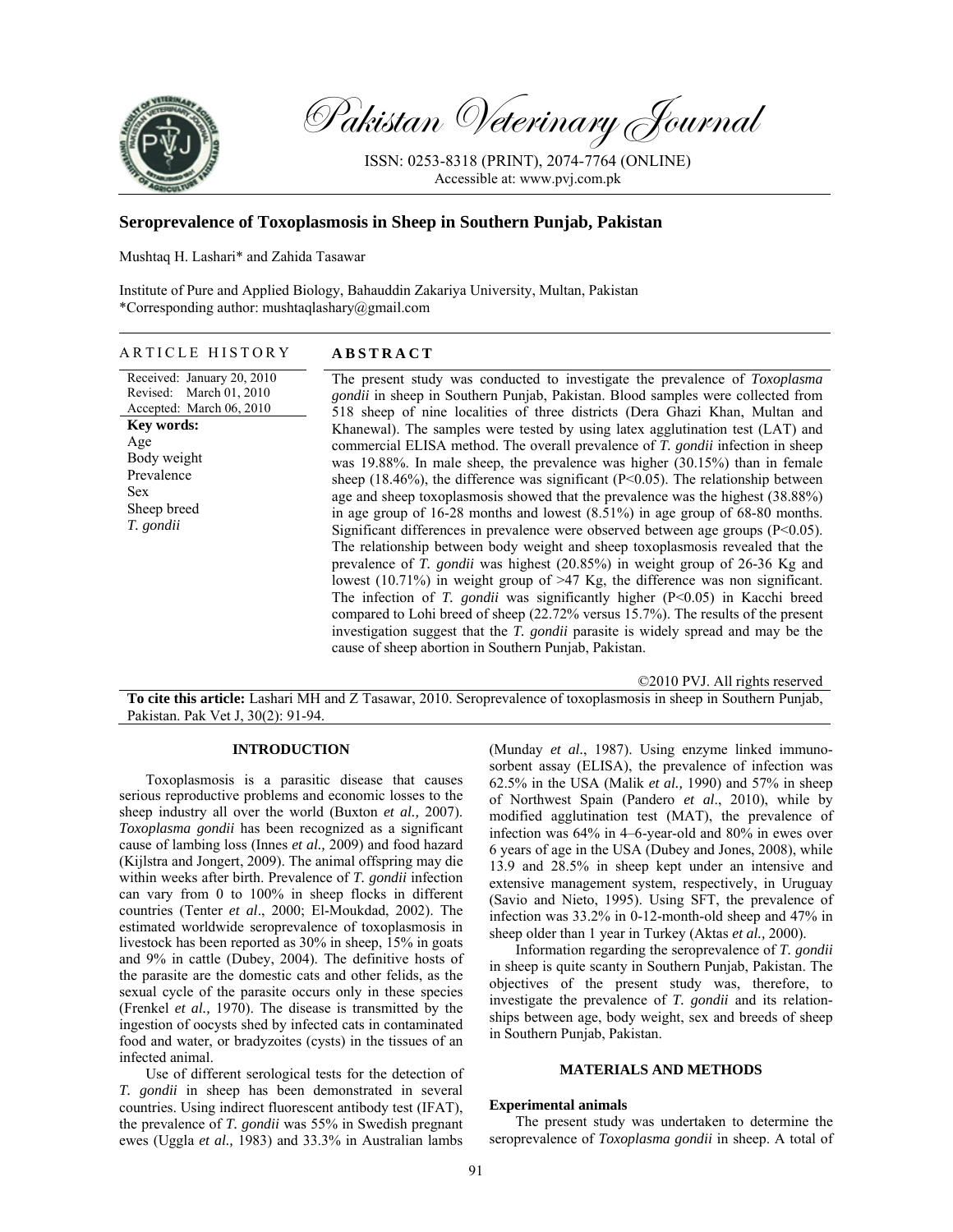518 sheep of both sexes from nine localities of three districts (Dera Ghazi Khan, Multan and Khanewal) were included in the study. These animals had age of 3-80 months with body weight of 15 to >47 Kg and belonged to two breeds i.e. Lohi (n=210) and Kacchi (n=308).

#### **Blood collection**

The blood samples (3-5 ml) were collected from the jugular vein of each animal in vacuum tubes without anticoagulant. The blood samples were transported to the laboratory. After clotting, the samples were centrifuged at 3000 rpm for 10-15 min, the serum was decanted and stored at –20°C until analysis.

### **Serological analysis**

Two serological tests were used for the detection of antibodies to *T. gondii*. These included latex agglutination test (LAT) used for Lohi sheep and the enzyme-linked immuno-sorbent assay (ELISA) for Kacchi.

### **Latex agglutination test**

The commercial "Toxoplasmosis Latex Kit" (Antec  $\mu$  Commercial TM UAD passinosis Latex KIT (After Diagnostic Product TM Uk) was used for this purpose. Serum samples were diluted in physiological saline (0.9% NaCl). The serum and latex reagent were mixed. A positive result was expressed by agglutination. Sera were serially 2- fold diluted i.e. 1:16, 1:32 and 1:64.

#### **Enzyme linked immuno-sorbent assay**

The test procedure was carried out according to the method described by Lind *et al.* (1997). The "EIA Test Kit Toxoplasma IgM" (BioCheck, Inc, USA) was used according to the manufacturer's instructions. In brief, after incubation of antigen-coated microplates with the test sera diluted 1:20, *T. gondii*-specific antibodies were detected by binding the antigen/antibody complex with a peroxidase labeled anti-ruminant IgM monoclonal antibody conjugate for 90 min. Both the positive and negative controls provided in the kit were sheep sera. The optical density (OD) of the reaction was read on an ELX 800 (BioTek, Instruments Inc, USA) on a wavelength of 450 nm. The results were calculated according to the control serum readings; i.e. the percent ratio between the ODs for the sample and the positive control corrected for the OD of the negative control, and interpreted as recommended by the manufacturer, as follows: <0.90% negative, 0.91-0.99% ambiguous, 1.00 and >1.00% positive.

#### **Statistical analysis**

The results are expressed in percentages. The prevalence for *T. gondii* was statistically analyzed by the Chi-square test  $(\chi^2)$  considering the variables sex, age, body weight and breeds. The differences were considered statistically significant at P≤0.05.

### **RESULTS AND DISCUSSION**

### **The overall prevalence**

Out of 518 sheep examined, 103 were found infected with *T. gondii*, showing an overall average prevalence as 19.88%. Bonyadian *et al.* (2007) reported nearly similar results (18%) in sheep of Iran, while lower values of 3.6, 3.8, 4.3, 11.2 and 12.1% were recorded by Maronpot and

Botros (1972) in Egypt, Sharma *et al*. (2008) in India, Samra *et al.* (2007) in South Africa, Ramzan *et al*. (2008) in Pakistan and Dubey and Foreyt (2000) in the North America, respectively. However, higher incidence rates (51.5, 52.2, 67.7, 84.5 and 50%) were recorded by Romanelli *et al.* (2007) in Brazil, Sanad and Al-Ghabban (2007) in Saudi Arabia, Hove *et al.* (2005) in Zimbabwe, Klun *et al. (*2006) in Serbia and Mason *et al*. (2010) in UK, respectively. The differences in the overall prevalence observed among different studies might have been due to differences in the diagnostic techniques used in the different regions, frequency of felines on the farms and the climatic variations from one region to another (Dubey, 2004; Innes *et al*., 2009).

### **Relationship between sex and toxoplasmosis**

In the present study, out of 63 male hosts, 19 were infected with *T. gondii* with the prevalence of 30.15%. In females, the prevalence was 18.46%. Thus, higher (P<0.05) prevalence was observed in rams than in ewes (Table 1). The significantly higher prevalence in males than in females has also been reported earlier (Silva *et al.,* 2003). However, Alexander and Stinson (1988) reported that female animals were more susceptible than males to infection with protozoan parasites.

The literature generally indicates that females have more immunity than males (Alexander and Stinson, 1988), which may be due to the presence of estrogen in females which normally increases the immunity, while androgen in males decreases the immunity (Romanelli *et al.,* 2007). But there are various other factors which may break down the immunity in females e.g., changes in sexassociated hormones, environmental factors, age, nutrition and pregnancy (Martin, 2000; Craig *et al.*, 2001; Kelly *et al.*, 2001).

#### **Relationship between age and toxoplasmosis**

The relationship between age and sheep toxoplasmosis showed that the prevalence was highest (38.88%) in age group of 16-28 months and lowest (8.51%) in age group of 68-80 months (Table 2), the difference was statistically significant (P<0.05). The prevalence decreased as age of sheep increased from 28 months. Puiji *et al.* (2000) and O Donoghue *et al*. (1987) reported that age is an important factor in the prevalence of *Toxoplasma gondii* in sheep. According to the results of the present study, the prevalence of *T. gondii* was higher in younger animals than adults. This could be explained on the basis that the animals included in this age group were less resistant to *T. gondii*. These results are supported by Yung (2000) and Pawelec *et al.* (2002). Assoku (1979) and Vesco *et al.* (2007) reported that the system of management and health practices have a significant effect on the incidence of blood borne parasites.

#### **Relationship between body weight and toxoplasmosis**

The relationship between body weight and sheep toxoplasmosis revealed that the prevalence of *T. gondii*  was highest (20.85%) in body weight group of 26-36 Kg and lowest (10.71%) in body weight group of  $>47$  Kg (Table 3). However, difference in prevalence of toxoplasmosis among different body weight groups was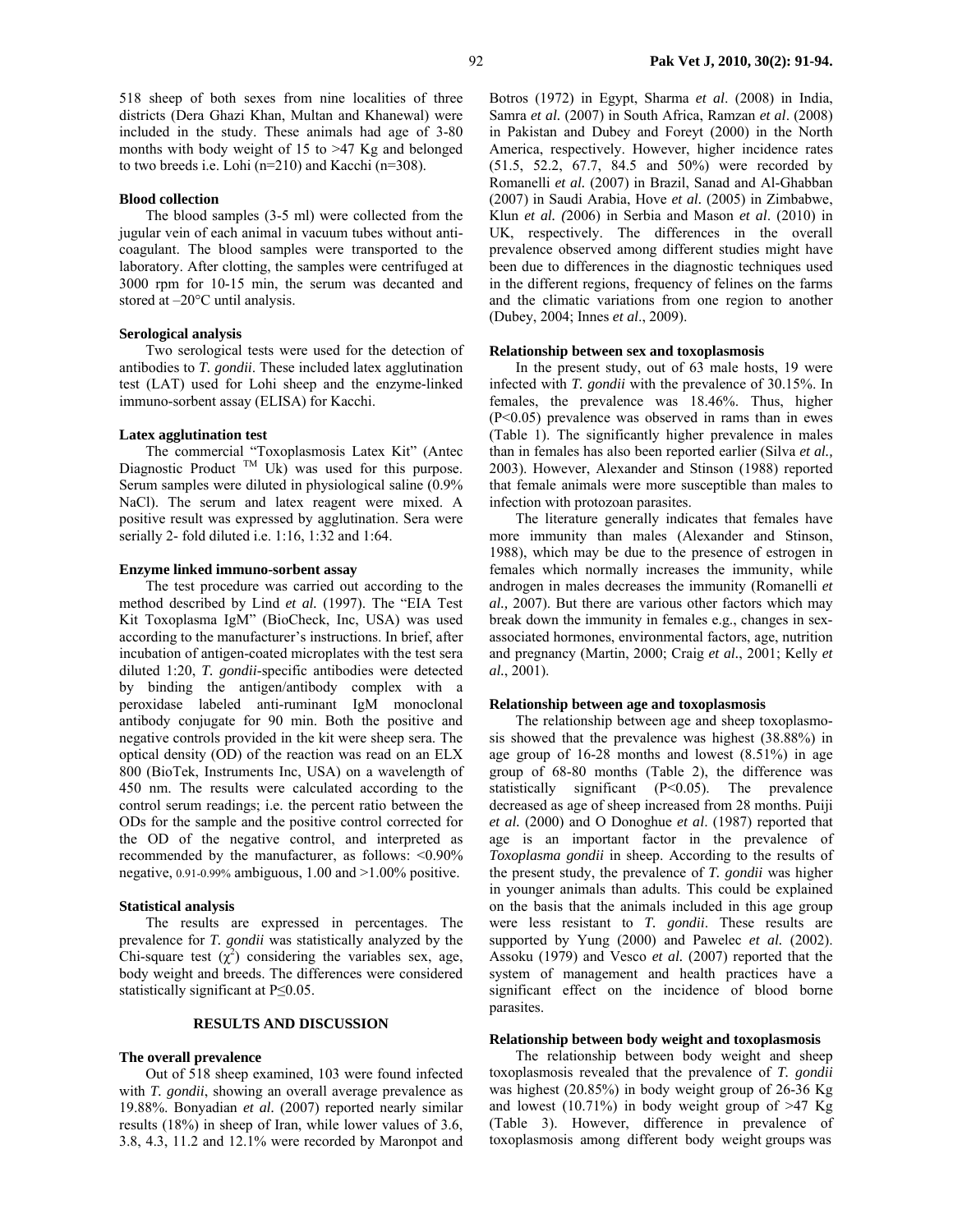|  | Table 1: Relationships between sex and sheep toxoplasmosis |  |  |
|--|------------------------------------------------------------|--|--|
|--|------------------------------------------------------------|--|--|

| <b>Parameters</b>     | Male sheep      | <b>Female sheep</b> | Total |
|-----------------------|-----------------|---------------------|-------|
| No. of sheep examined |                 | 455                 | 518   |
| No. of sheep infected |                 |                     | 103   |
| Prevalence $(\% )$    | $30.15^{\circ}$ | 18.46 <sup>b</sup>  | 19.88 |

a,  $b =$ The values differed significantly from each other (P<0.05).

### **Table 2: Relationships between age and sheep toxoplasmosis**

| <b>Parameters</b>  | Age groups of sheep (Months) |                    |                 |                 |                   |                               |              |
|--------------------|------------------------------|--------------------|-----------------|-----------------|-------------------|-------------------------------|--------------|
|                    | $3 - 15$                     | 16-28              | 29-41           | 42-54           | 55-67             | 68-80                         | <b>Total</b> |
| Animals examined   | 88                           | 54                 |                 |                 |                   |                               | 518          |
| Animals positive   |                              | 21                 | 33              |                 |                   |                               | 103          |
| Prevalence $(\% )$ | $13.6^{\circ}$               | 38.88 <sup>b</sup> | $24.08^{\circ}$ | $17.94^{\rm a}$ | 16.0 <sup>a</sup> | $\frac{1}{2}$ 51 <sup>a</sup> | 19.88        |

Values having different superscripts were significantly different (P<0.05).

## **Table 3: Relationships between body weight and sheep toxoplasmosis**

| <b>Parameters</b>  | Body weight groups of sheep $(Kg)$ |         |         |          |       |  |
|--------------------|------------------------------------|---------|---------|----------|-------|--|
|                    | 15-25                              | 26-36   | 37-47   | >47      | Total |  |
| Animals examined   | n=156                              | $n=211$ | $n=123$ | $n = 28$ | 518   |  |
| Animals positive   |                                    | 44      | 24      |          | 103   |  |
| Prevalence $(\% )$ | 20.5                               | 20.85   | 19.51   | 10 71    | 19.88 |  |

There was no significant difference between body weight groups (P>0.05).

### **Table 4: Prevalence of toxoplasmosis in different breeds of sheep**

| A WALLY IT A LIV LIMAVALUD VA VULLUMANIJAALUMAN AAL WALLYA VALU MA UU VA MALUU M |                       |                       |                             |  |  |  |
|----------------------------------------------------------------------------------|-----------------------|-----------------------|-----------------------------|--|--|--|
| <b>Sheep breed</b>                                                               | No. of sheep examined | No. of sheep infected | <b>Prevalence</b> $(\% )$   |  |  |  |
| Lohi                                                                             | 210                   | ĴĴ                    | 5.71a                       |  |  |  |
| Kacchi                                                                           | 308                   | 70                    | 22.72 <sup>b</sup><br>44.14 |  |  |  |
| Total                                                                            | 518                   | 103                   | 19.88                       |  |  |  |

 $a, b =$  Difference in prevalence between two breeds was significant (P<0.05).

non significant. In general, as the body weight of the animal increased the infection rate decreased. This might be due to the acquired immunity in old age groups.

### **Relationship between breeds and toxoplasmosis**

The two breeds of sheep, the Kacchi and Lohi, were sampled in this study. The prevalence was found to be 22.72 and 15.71% in the two breeds, respectively (Table 4). It shows that *T. gondii* was more prevalent (P<0.05) in Kacchi breed as compared to Lohi breed. Van Der Puije *et al.* (2000) also found significant breed differences in susceptibility to *T. gondii* infection. They explained that the breed differences could be due to differences in resistance to parasitic infection, because some breeds are more resistant than others.

In conclusion, the results of the present study confirm the presence of anti-*T. gondii* specific antibodies in sheep of Southern Punjab, Pakistan. The impact of toxoplasmosis on the animal industry and losses due to clinical toxoplasmosis in livestock in Pakistan and the potential risk of its transmission to humans through consumption of meat contaminated with tissue cysts of *T. gondii* need further investigations.

#### **Acknowledgements**

This research was made possible by grant received from the Higher Education Commission, Islamabad, Pakistan. We are also grateful to the Directorate of Small Ruminants, Multan, Punjab, Pakistan for support.

### **REFERENCES**

- Aktas M, C Babor and A Duzgun, 2000. Seroprevalence of *T. gondii* in sheep in Malatya-Turkey. Saglik-Bilimleri-Dergisi, 14: 65-67.
- Assoku, RKG, 1979. A study of the incidence of bloodborne parasites of livestock in Southern Ghana. Bull Anim Health Prod Africa, 27: 29-39.
- Alexander J and WH Stinson, 1988. Sex hormones and the course of parasitic infection. Parasitol Today, 4: 189-193.
- Bonyadian M, F Hematzade and K Manuchehri, 2007. Seroprevalence of antibodies to *Toxoplasma gondii* in sheep in center of Iran. Pakistan J Biol Sci, 10: 3228- 3230.
- Buxton DS, W Maley, SE Wright, S Rodger, P Bartley and EA Innes, 2007. *Toxoplasma gondii* and ovine toxoplasmosis: new aspects and old story. Vet Parasitol, 149: 25-28.
- Craig W, R William and WA James, 2001. Sex associated hormones and immunity to protozoan parasites. Clin Microbiol, 144: 76-488.
- Dubey JP, 2004. Toxoplasmosis a waterborne zoonosis. Vet Parasitol, 126 (1-2): 57-72.
- Dubey JP and JL Jones, 2008. *Toxoplasma gondii*  infection in humans and animals in the United States. Inter J Parasitol, 38: 1257-1278.
- Dubey JP and WJ Foreyt, 2000. Seroprevalence of *Toxoplasma gondii* in Rocky Mountain big horn sheep (*Ovis canadiansis*). J Parasitol, 86(3): 622-623.